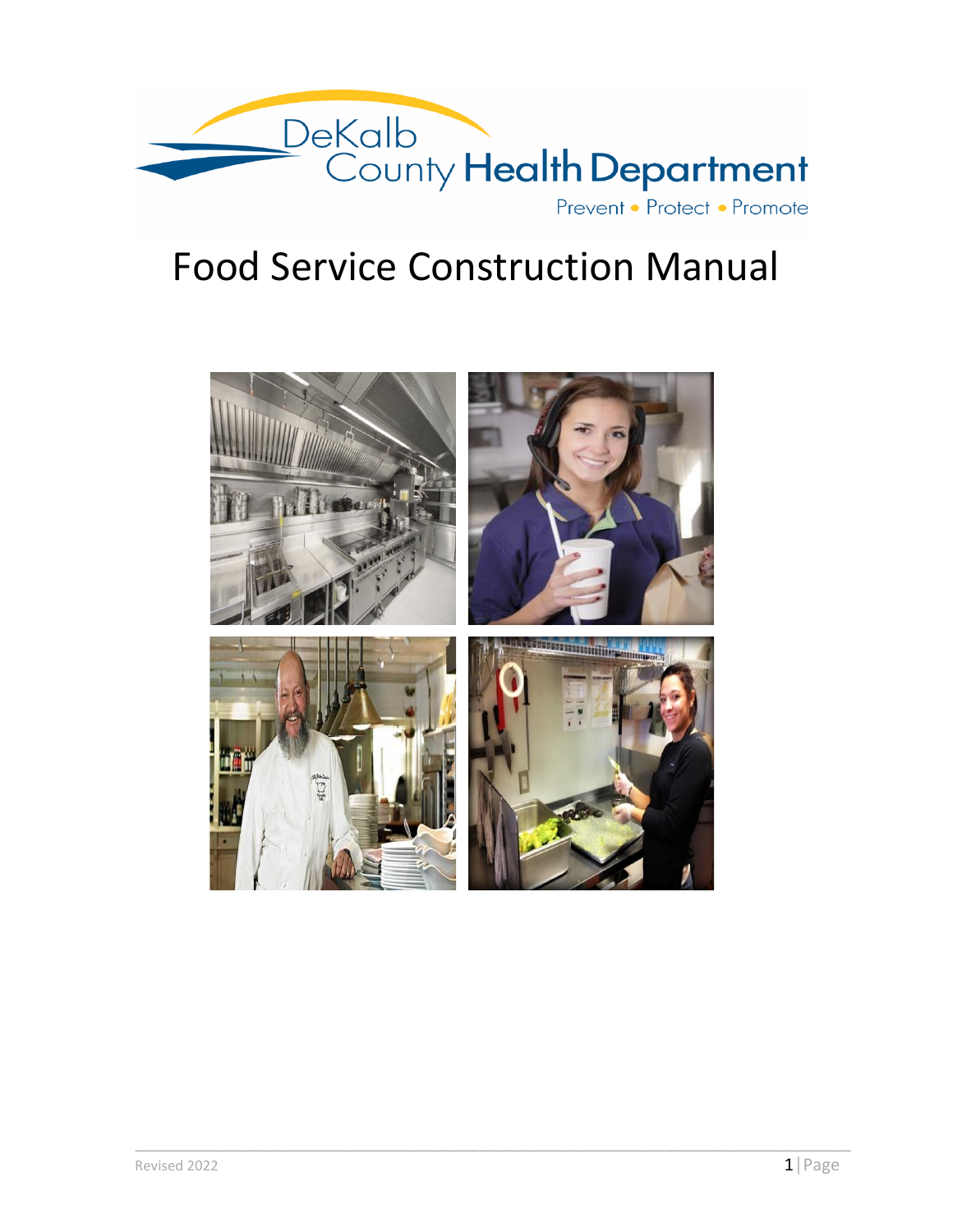## **Table of Contents**

| $\mathbf{I}$ . |                                        |  |
|----------------|----------------------------------------|--|
| ΙΙ.            |                                        |  |
| III.           |                                        |  |
| IV.            |                                        |  |
|                |                                        |  |
|                | b)                                     |  |
|                | c)                                     |  |
|                |                                        |  |
|                |                                        |  |
|                | i. Walk-in coolers and freezers        |  |
|                | Reach-in coolers and freezers<br>ii.   |  |
|                | iii. Worktables                        |  |
|                | f)                                     |  |
|                | i. Cold Plates                         |  |
|                | ii. Dipper Wells                       |  |
|                | iii. Display Equipment (Sneeze Guards) |  |
|                | g)                                     |  |
|                |                                        |  |
|                | i. Chemical Sanitation Dish Machine    |  |
|                | ii. Hot-Water Sanitation Dish machine  |  |
|                | i).                                    |  |
|                | i)                                     |  |
| V.             |                                        |  |
| VI.            |                                        |  |
| VII.           |                                        |  |
| VIII.          |                                        |  |
| IX.            |                                        |  |
| Х.             |                                        |  |
|                | a) Door                                |  |
|                | b) Window                              |  |
| XI.            |                                        |  |
| XII.           |                                        |  |
| XIII.          |                                        |  |
|                | a) Picture Guide                       |  |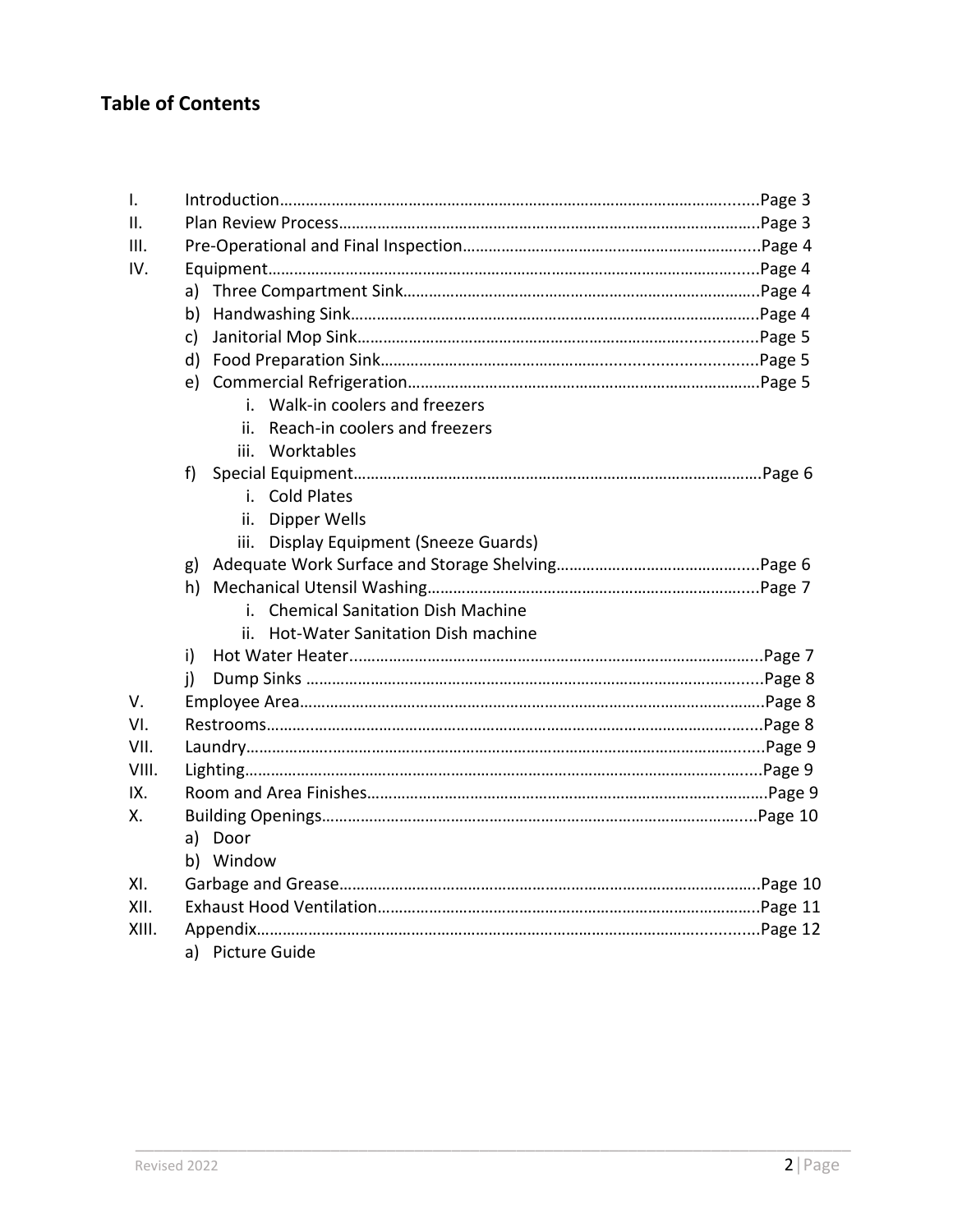## **I. Introduction**

This manual is implemented during the beginning phase of building a new food establishment along with the remodeling phase. The purpose of designing this manual is to help provide a foundation for architects, contractors, and equipment suppliers, in the first stages of designing a new or remodeled food facility. It is also essential to make sure that food establishments are up to code with commercial equipment as well as having designated rooms that help promote a safe and hazardous free environment when handling and preparing food. The following information provided in this manual will apply to any establishment that prepares food and or beverages.

Our primary objective of the plan review process under the Environmental Health Food Safety Program is to have food establishments comply with FDA and State regulations, to ensure the health and safety of the public when preparing and serving food.

## **II. The Plan Review Process**

A plan review is required for new and remodeled food establishments before constructing or altering any building intended for the use as a food service facility.

#### **These plans must include:**

- A completed **Plan Review Application Form** and **Fee** (See current fee schedule).
- Plan drawn to scale of food establishment showing location of equipment, plumbing, electrical services and mechanical ventilation. Provide two copies, 11 x 17 and full-size architectural drawing.
- A copy of Illinois Food Service Sanitation Manager Certification or proof of enrollment in a Food Sanitation Course.
- A copy of complete menu or list of food products to be offered.
- A Balance Report for the exhaust hood.

A licensed plumbing inspector MUST ensure the requirements for plumbing in food establishments are met (Contact either city or state plumbing inspector to satisfy these requirements) please submit plumbing layout to the Health Department.

## **\*Incomplete Applications will not be reviewed\***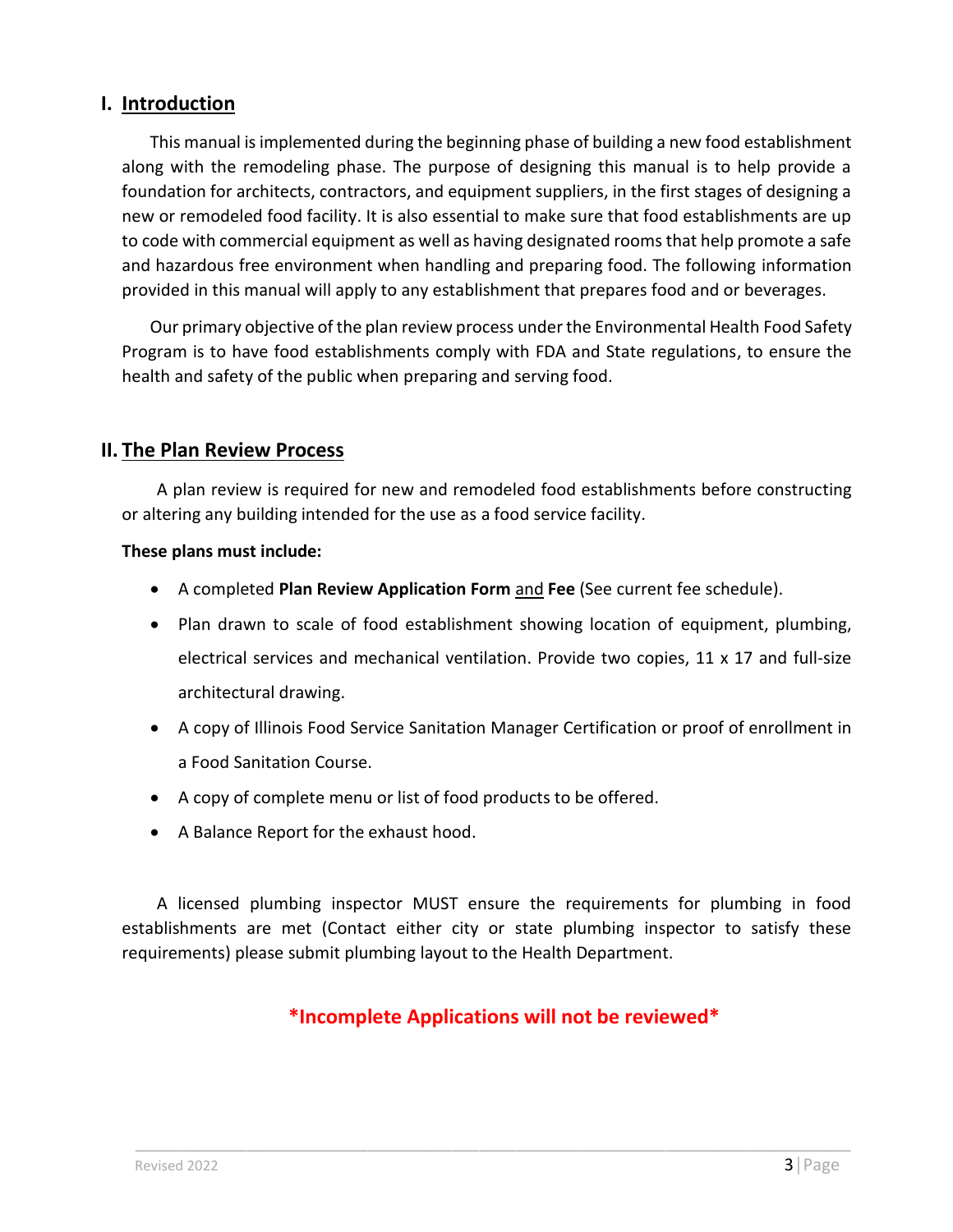## **III. Pre-Operational/Final Inspections**

DeKalb County Health Department conducts the following inspections for food establishments

- **Pre-Opening Inspection**: Occurs before the opening of the establishment. Inspector will verify that the equipment layout is operational and installed per plan.
- **Final Inspection**: A final inspection may be required if items and or equipment from the previous inspection were not available or completed prior to your opening date.

## **\*Contact Environmental Health at (815)-758-6673 to schedule an appointment.**

## **IV. Equipment** (Example pictures provided in appendix)

Food service equipment used to store, cook, or prepare food **must** be commercial grade and meet the standards of the National Sanitation Foundation (NSF) [http://www.nsf.org/.](http://www.nsf.org/) Equivalent standards such as UL, ANSI, and ETL etc. are accepted.

Installing equipment properly is essential when ensuring sanitation regulations are being satisfied. Employees should be able to clean around and under commercial equipment. Keeping equipment in designated locations is essential for preventing contamination.

#### **a) Three Compartment Sink**

- **Design:** Stainless steel sink with two integral drain boards, on each side, where pots, pans, and other utensils can be stored. Install this sink in an area that minimizes the risk of contamination.
- **Size:** Each compartment must be large enough to submerge the largest commercially used item for washing purposes. Each drain board must be equivalent to the largest sink compartment.

#### **b) Hand Washing Sink**

- A sufficient number of hand sinks need to be provided throughout all working zones where food preparation, cooking, dishwashing, and food assembly are in use. Providing several hand sinks throughout the facility encourages frequent handwashing and preventing any potential food contamination.
- Hot water must supply the minimum of at least 100° Fahrenheit.
- Soap and paper towel dispensers are required to be accessible at all handwashing locations. The FDA Code does not allow the use of common cloth towels, rolled towels, and hot air hand dryers in food service areas.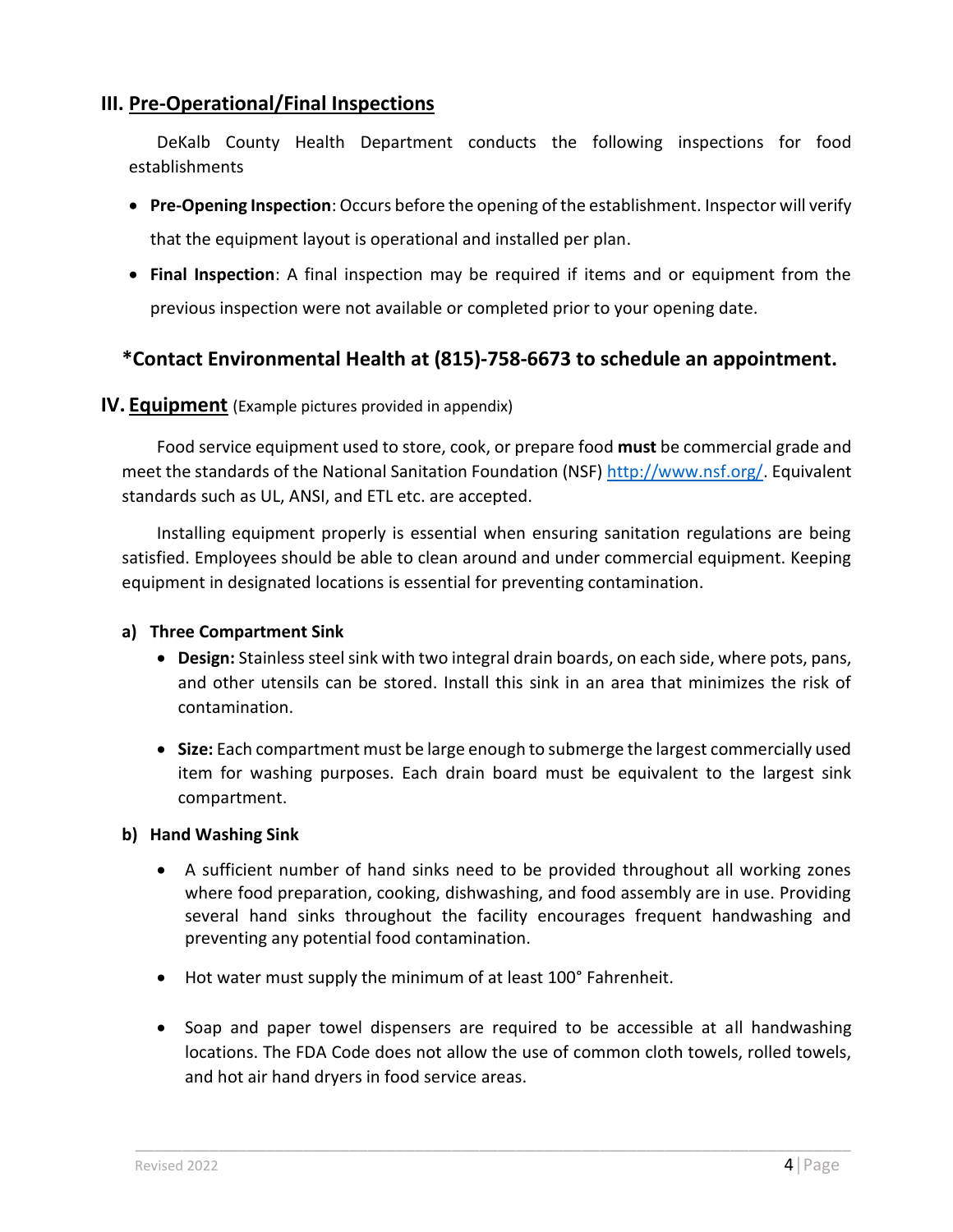• **Hand and Utility Sink Splash Guards**: A splash guard must be installed when a hand or utility sink is within eighteen inches horizontally of a food contact surface, vegetable prep sink or utensil washing sink. The distance does not apply when the utility sink is a floormounted basin not exceeding ten inches in height from the floor.

The splash guard must be at least eight inches high and constructed of a durable, easily cleanable material. It must be securely fastened to the wall countertop or sink with a 1/8-inch radius cove.

#### **c) Janitorial Mop Sink**

Janitorial mop sink must be separated from areas pertaining to food service, food preparation, and food storage. Janitorial mop sink serves the purpose of ensuring that food establishments are cleaned and maintained frequently as needed. Cleaning supplies should also be stored in this area. One compartment floor style is recommended, but a laundry sink is allowed. Hooks shall be provided over the janitorial sink so the wet mop may drip dry.

Janitorial station room finishes shall meet the same requirements as stated for food preparation area. In addition, splash areas shall be finished in a durable, water-resistant finish.

#### **d) Food Preparation Sink**

Food establishments are required to have a separate sink for the purpose of washing, rinsing, soaking, and thawing food. One compartment along with an integral drain board is recommended. This sink shall be isolated from other work stations such as janitorial and utensil washing.

#### **e) Commercial Refrigeration**

Domestic-type refrigerators and freezers are prohibited for retail food service. NSF equipment is designed to hold cold temperatures during frequent periods of opening and closing throughout the day, and, also ensure that all food items meet the required temperature within the entire unit. Refrigerators are to be maintained at 41°F or below and freezers must be maintained to keep food frozen to touch.

Shelving installed in refrigerators or walk-in units shall be rated for use in high moisture environments. **Wood, zinc, galvanized, chrome, or solid shelving are prohibited.**

\_\_\_\_\_\_\_\_\_\_\_\_\_\_\_\_\_\_\_\_\_\_\_\_\_\_\_\_\_\_\_\_\_\_\_\_\_\_\_\_\_\_\_\_\_\_\_\_\_\_\_\_\_\_\_\_\_\_\_\_\_\_\_\_\_\_\_\_\_\_\_\_\_\_\_\_\_

#### • **Walk-in Coolers and Freezers**

Walk-in coolers and freezers shall be located within the nearest delivery/receiving area in the kitchen. These units shall be installed for long-term storage of perishable and potentially hazardous food. Remote outdoor walk-in cooler and/or freezers are prohibited.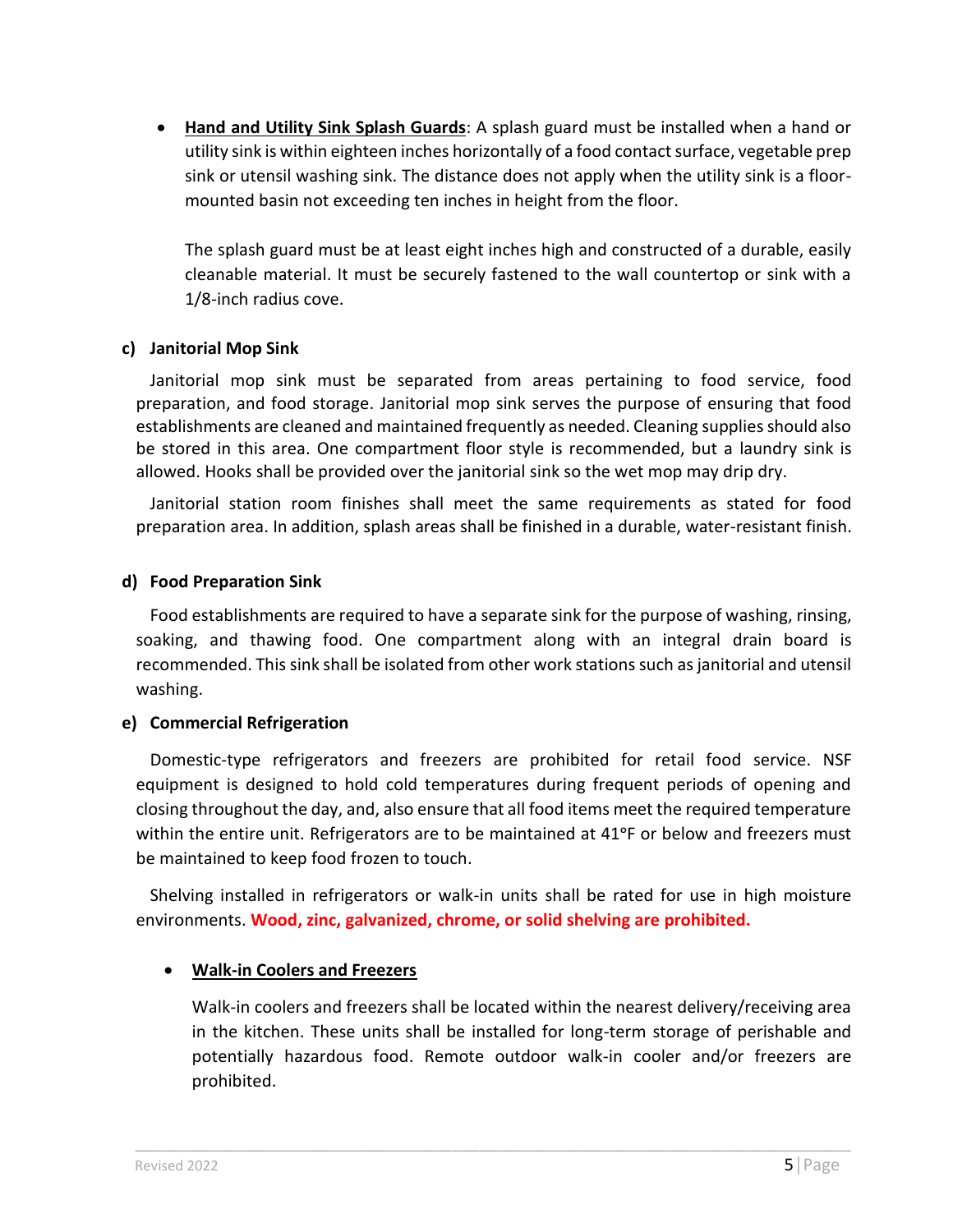## • **Reach-in Refrigerators**

These units are for short-term storage of perishable and potentially hazardous foods.

## • **Refrigerated Work Tables**

When potentially hazardous foods are in use on a continuous basis, a refrigerated table with storage compartments on top shall be installed.

## **f) Special Equipment**

- **Cold Plates**: Cold plates, when installed in ice bins, shall be constructed integrally with the bin.
- **Dipper Wells**: Dipper wells, with running water, are required when bulk ice cream is dispensed and may also be needed for storage of other bulk food dispensing utensils. Indirect plumbing is required.
- **Display Equipment (Sneeze Guards)**: Food on display for self-service or otherwise shall be protected from consumer contamination by the use of easily cleanable counter protector devices, display cases, or similar equipment. These devices shall be designed and installed so as to intercept the direct line between the mouth of the customer and the foods on display. Designs for this equipment must be scale drawings submitted to this department for approval
- Foods displayed for self-service shall be arranged in a single row or in such a manner that customers may obtain food without reaching across other foods.
- In addition, the following factors must be incorporated into the design of the self-service food operation:
	- i. **Serving utensils and containers**: Serving utensils (spoons, tongs, etc.) and food containers shall be of such size and configuration and matched so as to prevent the handle of the serving utensils from falling into the food. The utensils and containers shall be of such sanitary design and material as to be easily cleaned and sanitized.

## **g) Adequate Work Surfaces/Storage Shelving**

Food establishments shall provide a suitable space dedicated to dry storage that takes up 15 to 25 percent of kitchen area. Dry storage areas shall have enough commercial grade shelving to keep food items organized and off the floor. The storage area should also be located next to the nearest receiving/delivery door area to prevent traffic through areas of food preparation.

Separate rooms dedicated to dry storage are allowed; these rooms must be accessible by means of interior hallways, stairways, or elevators. Storage is not permitted on top of the walkin units, restrooms, space between the ceiling, roof deck, or hallways. Additionally, remote outdoor storage is prohibited.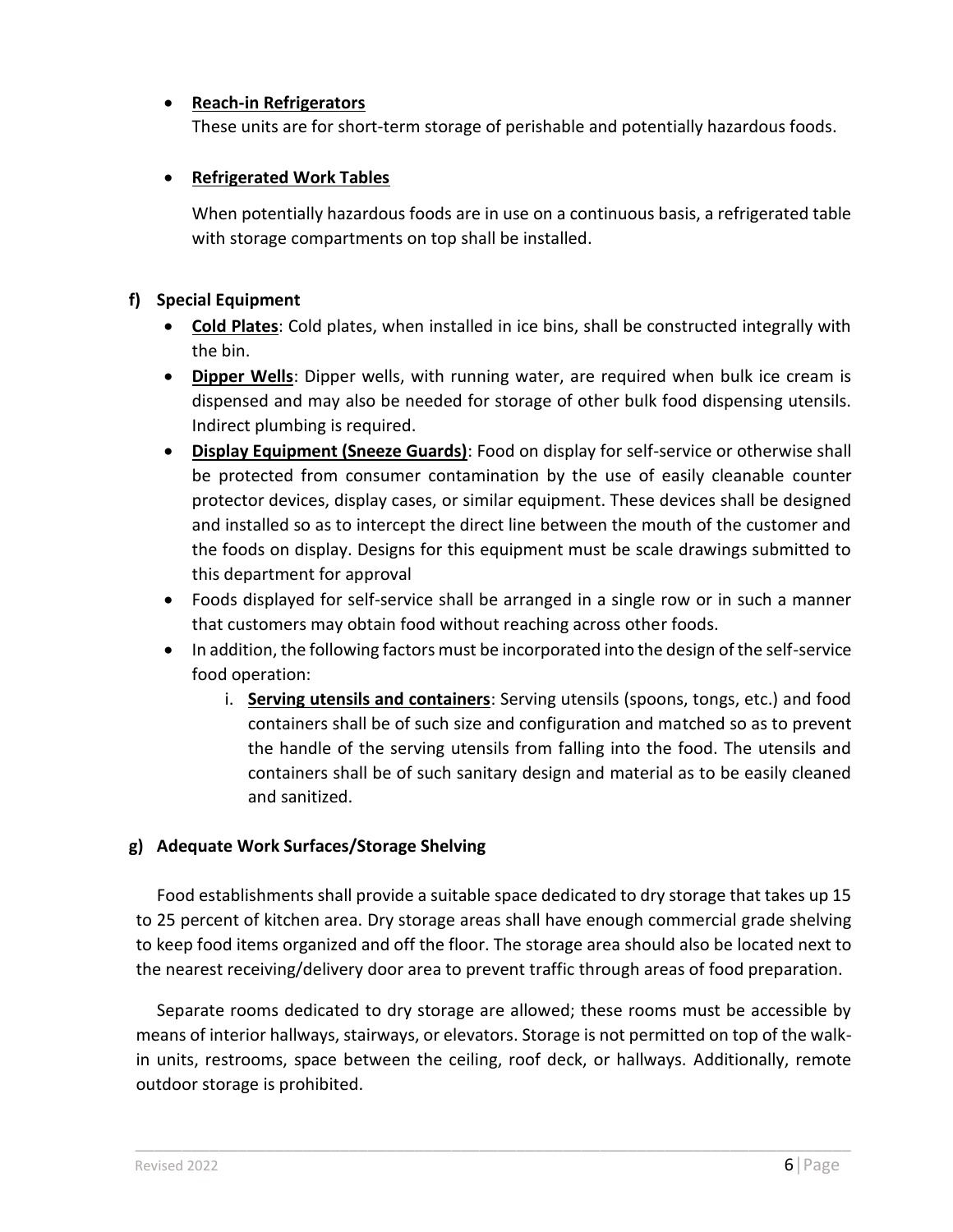Utensils shall be properly stored in a location where it can be protected from contamination.

Soiled Linens shall be located in designated storage areas away from food preparation and food assembly. When not in use, soiled linens shall be placed in non-absorbent containers or washable laundry bags specifying that it is soiled.

Chemicals shall be designated in storage areas where other toxic materials are stored. It is important to keep chemicals away from the kitchen to avoid contamination.

#### **h) Mechanical Utensil Washing (Dish machine)**

#### **General Standards**

It is important to note that dish machines do not eliminate the need for a threecompartment sink. If technical issues occur such as low temperature levels or inadequate levels of sanitation, the three-compartment sink will need to be used in order to continue serving the public.

#### **The following is requirements regarding mechanical utensil washing:**

#### • **Chemical Sanitation Dish Machines**

A sanitizer alert system must provide a visual and audible alarm, designed and approved for the specific machine is required to warn the user when the sanitizer is being applied.

## • **Hot-Water Sanitizing Dish Machines**

A pressure gauge is required to monitor the water pressure. The flow pressure is to be 15 to 25 pounds per square inch (PSI) at the final rinse.

Provide a Type II (NSF) exhaust hood to effectively remove steam and vapors generated by hot water sanitizing dish machines.

#### **i) Hot Water Heater**

A 40-gallon storage capacity commercial water heater is the minimum standard in food service operations. Per State mechanical code, if the hot water heater is suspended, the support shelf is to provide a minimum of 80-inches of clearance above the finished floor.

Heat-on-demand or "tank less" hot water systems shall be commercial grade, with design capacity calculations shown on the plan.

*We can evaluate the capacity according to the type of fixtures provided.*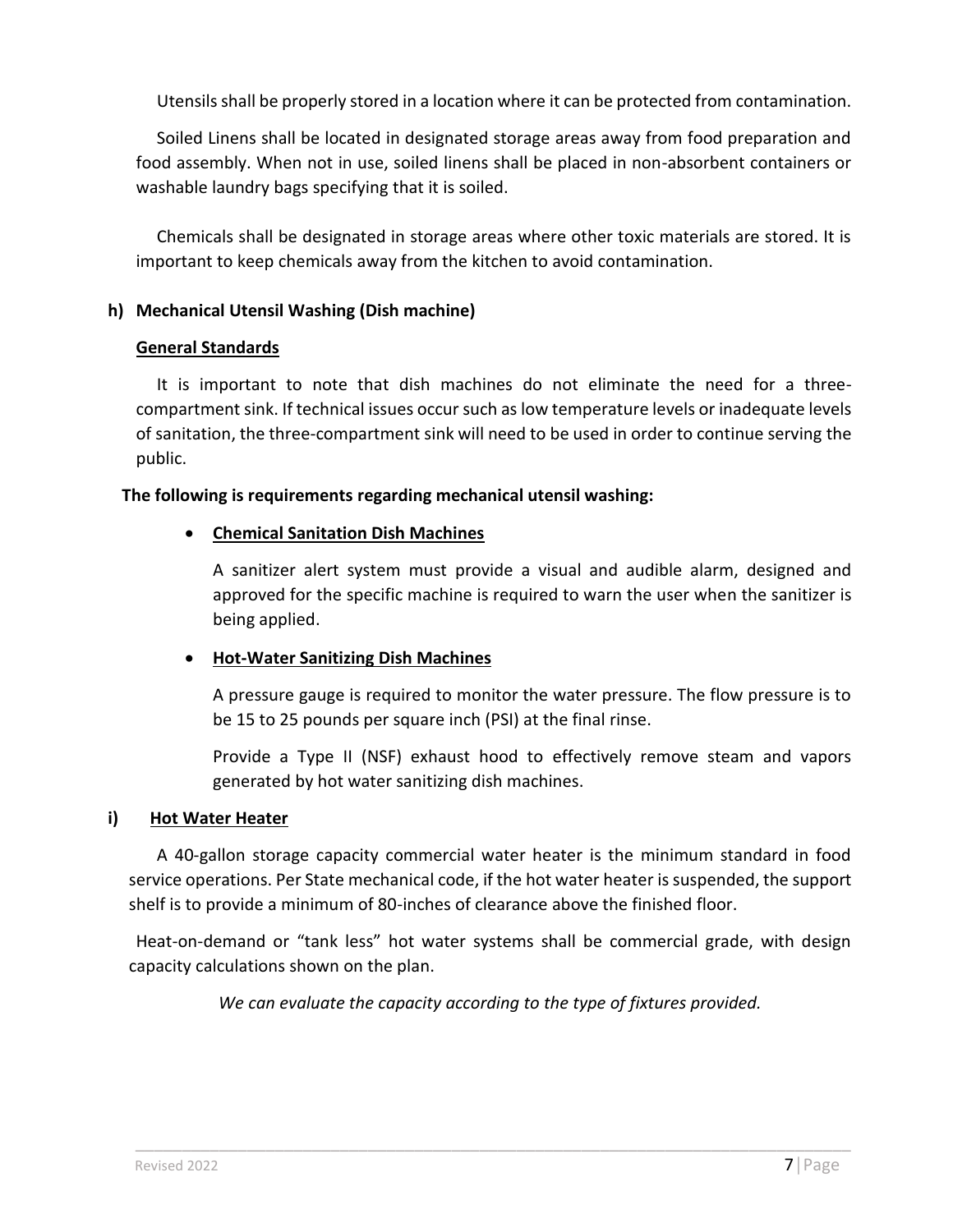## **j) Dump Sinks**

This sink is required for the disposal of liquid waste in addition to sinks necessary for washing, cleaning and sanitizing. This sink can also be used to rinse utensils and wares in between use (i.e. knives, blender pitchers, espresso milk steamer cups, etc.). A separate dump sink must be provided at bars, juice bars, drink and coffee stations, coffee bars and other areas where soiled glasses, pitchers and blenders are emptied and /or staged for washing.

- A dump sink cannot be used as a hand sink.
- This is a separate sink equipped with its own hot and cold-water faucets.
- Dump sinks should be fitted with a removable strainer.
- Location of dump sink to be shown on the plans.

## **V. Employee Areas**

- Provide a coat rack, coat hooks, or other suitable facilities for employees to store coats and other personal belongings separate from food service areas.
- Dressing Rooms are suggested for employees who change clothes on site. Dressing rooms shall also provide storage lockers for personal non-work garments as well.
- Break rooms shall be located away from any food preparation areas. If dining rooms are not available at the facility, a separate room is needed for employees to dine.

## **VI. Restrooms**

- Restrooms are required to be in compliance with state and local plumbing codes
- Public restrooms shall be located in a manner that does not allow access through food preparation or utensil washing areas.
- Mechanical ventilation is required for all restrooms.
- Each hand-washing sink must have a supply of dispensed hand soap and a dispenser for disposable paper towels. Dispensers must be conveniently located near each hand washing sink.
- Hand dryers may be utilized in restrooms; only if they are accompanied with paper towel, or an alternative method of exiting the restroom without individual's hands coming into contact with the door such as a foot hanger or an arm hanger.
- Hand sinks must provide hot and cold water by means of a mixing valve or combination faucet. Public restrooms must have a maximum temperature of 110°F hot water.

- It is recommended that diaper changing tables are provided in each restroom.
- A covered waste container with tight-fitting lids is required for all restrooms.
- A timed faucet is required to run for at least 15 seconds.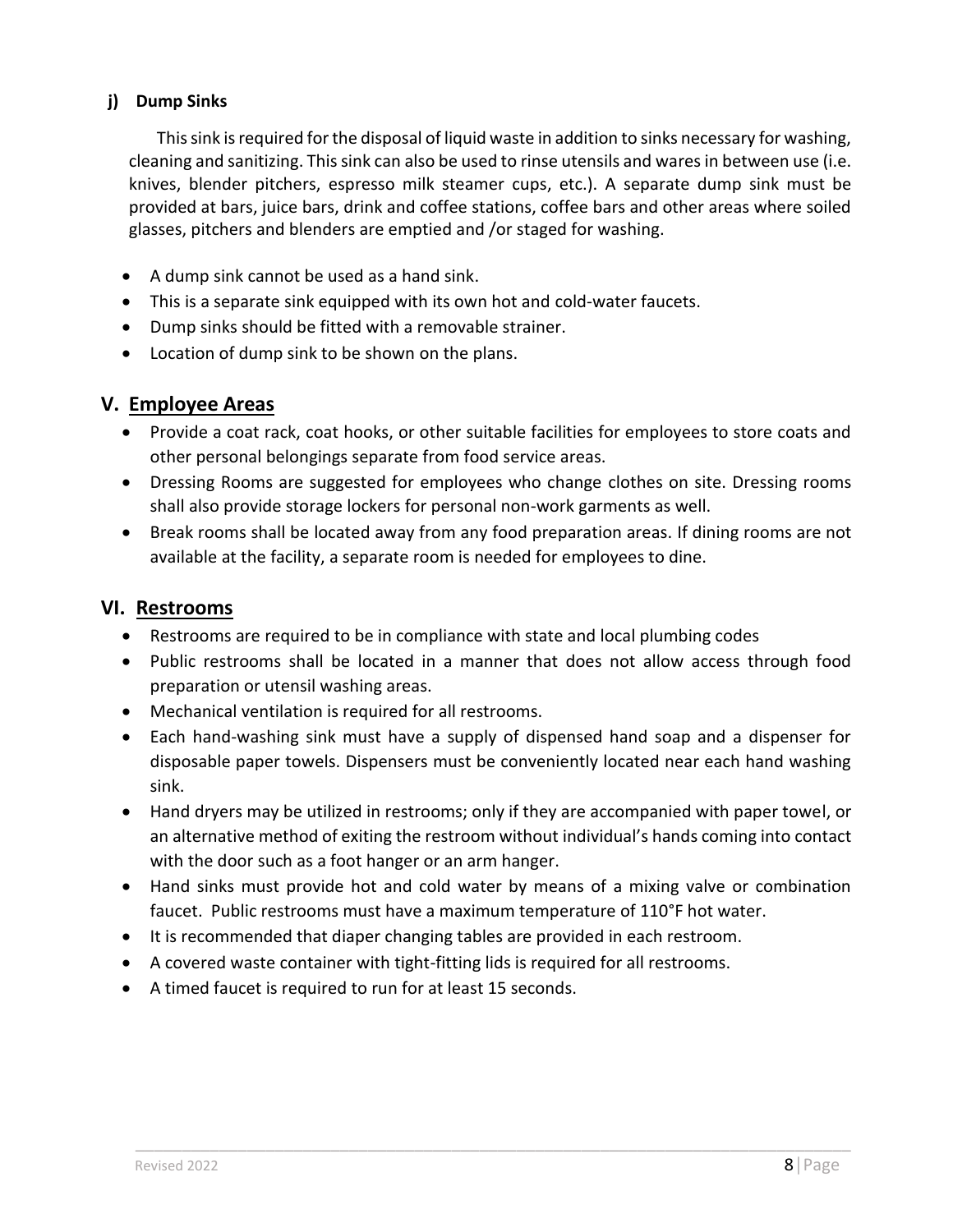## **VII. Laundry**

A washing machine shall be provided if a laundry area is proposed. A separate area is required when fulfilling laundry duties to avoid contamination. Protects clean linens from contamination and store them away from soiled linens. If a dryer is utilized it shall be vented to the outside.

## **VIII. Lighting**

Protective lenses, light tubes with end caps, or safety-coated bulbs are required for light fixtures in food preparation, storage, utensil washing, bar areas, and walk-in units.

- The working services of any room or area in which food or beverages (other than alcoholic beverages) are prepared, or in which utensils are washed, shall be provided with at least thirty-foot candles of light. The foot candles shall be measured thirty inches above the floor.
- Food and utensil storage rooms, toilet rooms, and dressing rooms shall be provided with at least twenty-five feet candles of light, measured thirty inches above the floor.
- Lighting in walk-in coolers and freezers shall be placed so it is not obstructed by the normal storage of food on the shelves and provide at least twenty-five food candles of light, measured thirty inches above the floor. *Fluorescent strip lights with cold-tolerant ballasts and vapor-proof fixtures must be installed.*
- All other rooms shall be well lit throughout, with a light intensity of not less than fifteen-foot candles. The foot candles shall be measured thirty inches above the floor.

## **IX. Room and Area Finishes**

Areas such as food preparation, storage areas, utensil washing, bars, buffets, beverage and wait stations, salad bars, and janitorial closets, and restrooms shall meet the following general standards:

- Floor finishes shall consist of a commercial grade, light colored, non-absorbent, grease resistant, and easily cleanable material.
- Mats or other supplemental flooring, if used, must be constructed for easy cleaning and designed to allow easy removal for cleaning purposes.
- A coved radius of 1/4 inches or greater and a tight seal are required at the floor/wall juncture. The floor finish determines the type of coving material. Tile installed on top of tile or wood does not meet minimum standards.
- Wall finishes shall consist of a smooth durable, light-colored, and easily cleanable material. Any painted wall sections will require a smooth, semi, or high-gloss finish.
- Ceiling finishes must consist of smooth durable, non-absorbent, and light-colored materials.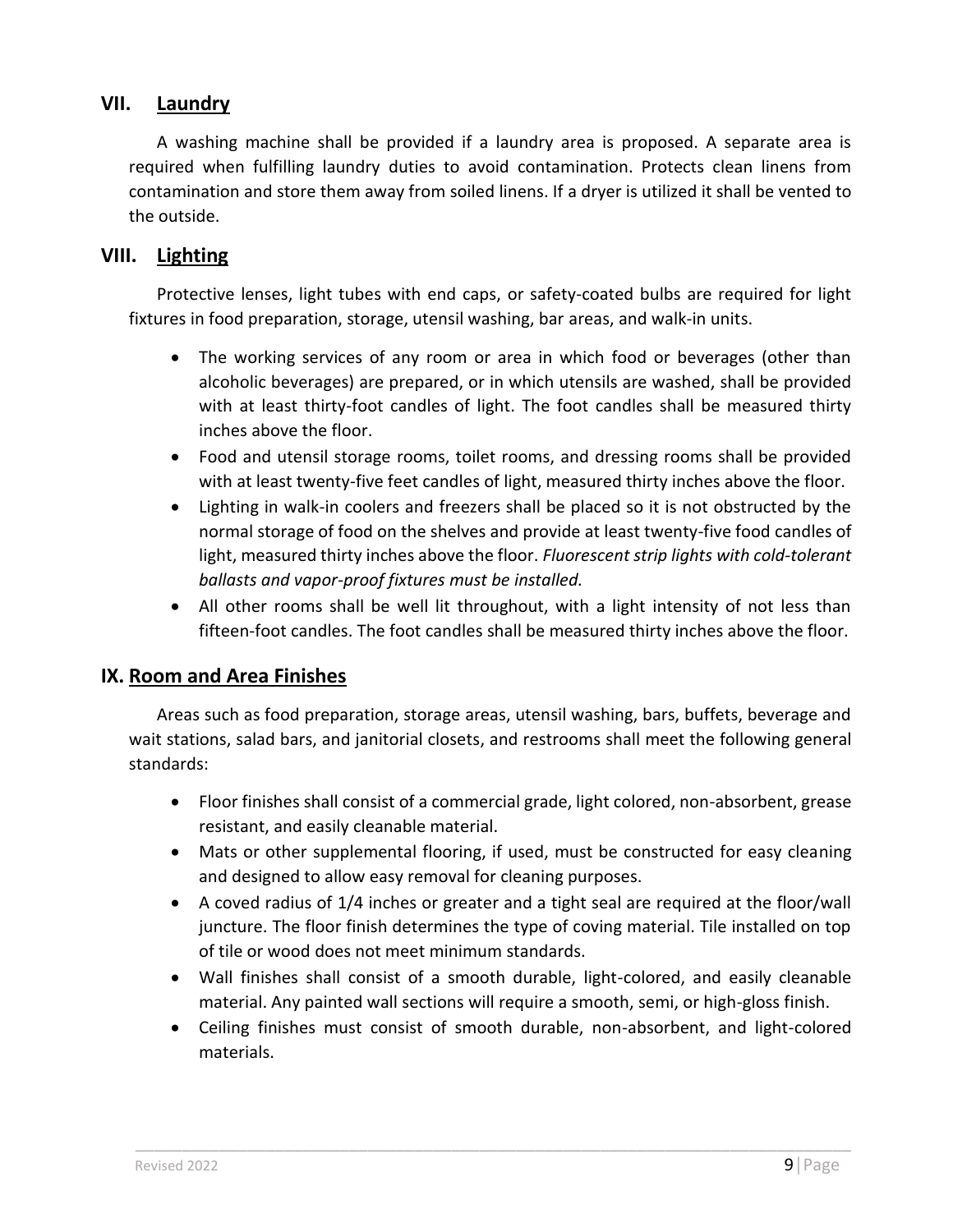## **X. Building Openings**

#### **Building openings must meet the following requirements:**

Openings to the exterior need to be properly protected to prevent the entry of insects, rodents, and pests. Thresholds, door sweeps, and weather stripping are required. The installation of an overhead mechanical air curtain is recommended.

## • **Doors**

Exterior doors, including delivery and receiving doors shall be solid, self-closing, and tight fitting. Garage style doors must be protected against pests. They shall have an overhead air curtain with a minimum velocity of 750 feet of air per minute measured 3 feet above the floor if left open.

## • **Windows**

Openable windows, except drive-thru or walk-up windows, shall be screened with at least 16-mesh per inch wire screening. Provide fly protection by installing one or more of the following:

- 1. Equip windows with a self-closure device, such as a spring-loaded bump pad
- 2. Electronic opener
- 3. Air Curtain

## **XI. Garbage and Grease** (Example pictures provided in appendix)

- Each food service facility is responsible for contracting garbage and grease disposal service, securing the location and determining the frequency for pick-up.
- Waste compactors are to be located outside the building.
- Recycled materials are considered garbage and shall be stored and disposed in the same manner. If you plan to recycle, check with your local municipality or waste management company for additional rules, guidelines or details.
- Storage for garbage inside food establishments is not allowed. Garbage and refuse are to be stored outside of the facility.
- Outside garbage dumpsters, containers, compactors, and grease containers must be located on smooth surfaces such as concrete or machine-laid asphalt. Grass or gravel will not be approved.
- Enclosed areas, if provided, are to be large enough to provide space for dumpster(s), garbage container(s), grease container(s), and/or compactor(s). Check with local authorities for additional requirements.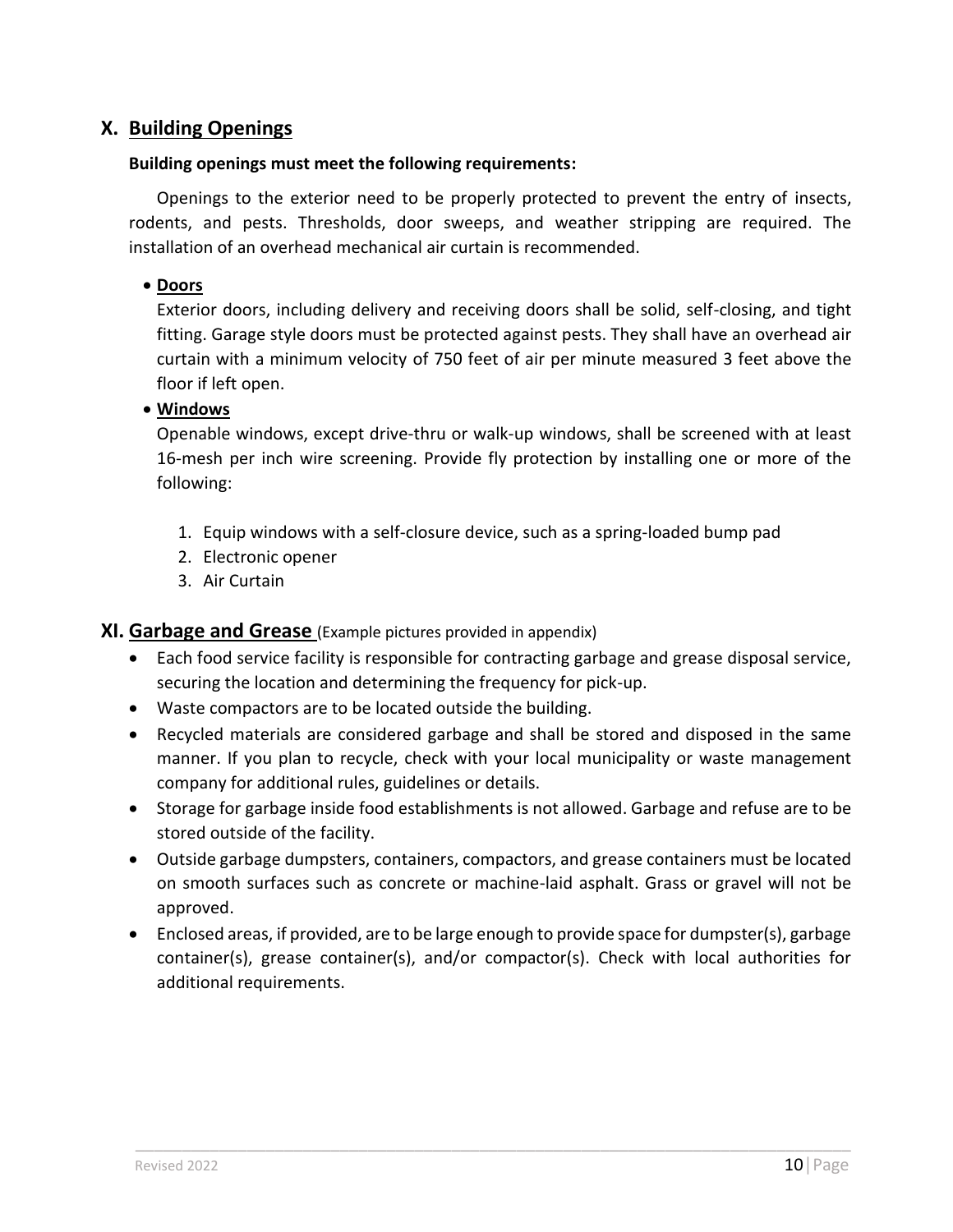## **XII. Exhaust Hood Ventilation** (Example pictures provided in appendix)

Install all ventilation systems as specified by all municipal, county, state, fire, and building department's requirements. DeKalb County Health Department does not review plans regarding ventilation for installation. In order to be in compliance with the food service construction requirements, ventilation installs must meet the requirements of the fire department, building inspector, and or state officials.

## *\*A balance report shall be provided once ventilation is installed. \**

#### **When Exhaust Hoods are required:**

• Commercial cooking, dish machine or display equipment, which when used produces smoke, steam, grease, mists, particulate matter, odors, or creates sanitation or indoor air quality problems, will require a hood.

Commercial exhaust hood is required for each cooking appliance **except**:

- Completely enclosed ovens
- Electric steam tables
- Auxiliary cooking equipment that does not create a sanitation or indoor air quality problem, for example: toasters, coffee makers, sandwich makers, electric rice cookers, salamander broiler and soup wells.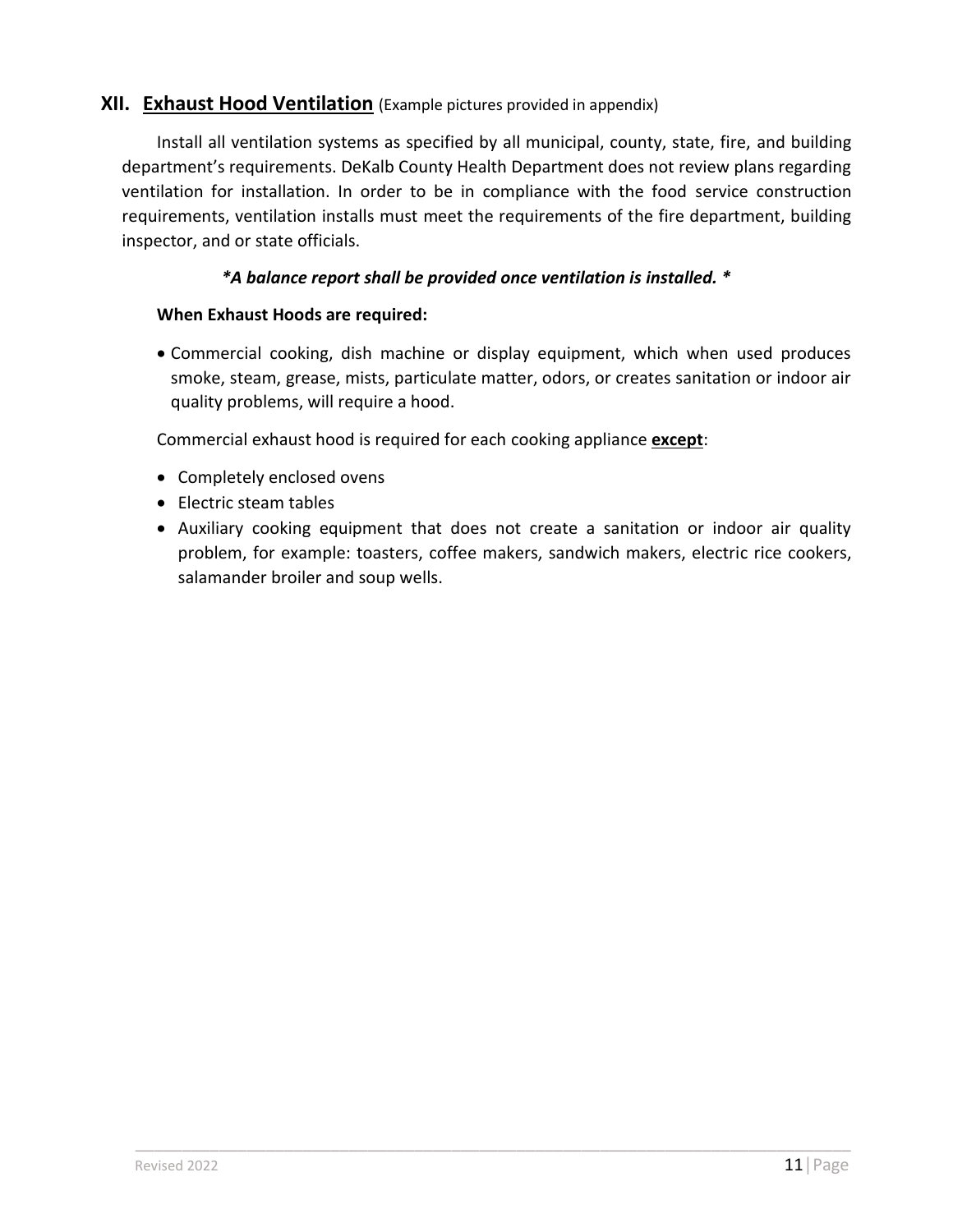